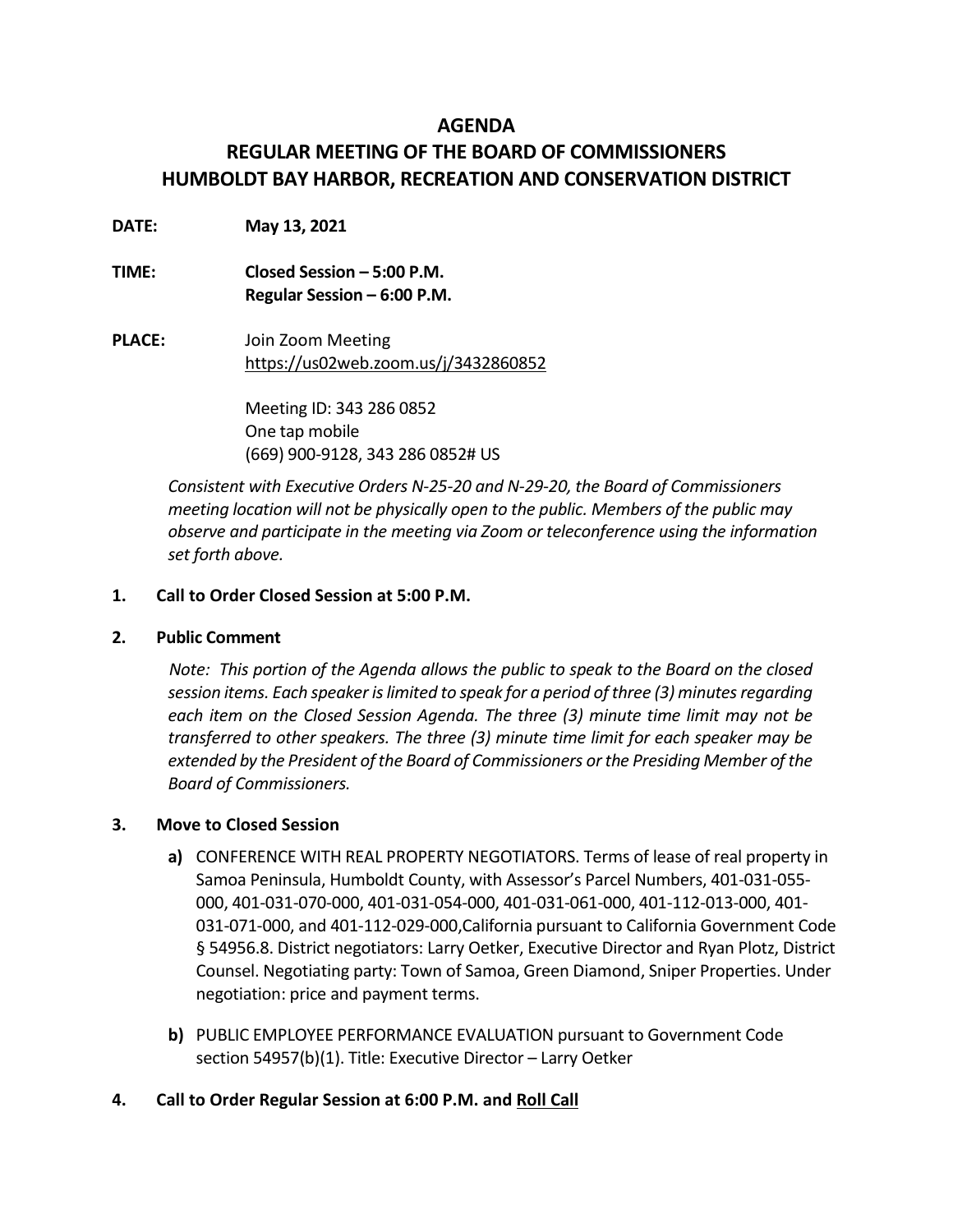## **5. Pledge of Allegiance**

#### **6. Report on Closed Session**

#### **7. Public Comment**

*Note: This portion of the Agenda allows the public to speak to the Board on the various issues NOT itemized on this Agenda. A member of the public may also request that a matter appearing on the Consent Calendar be pulled and discussed separately. Pursuant to the Brown Act, the Board may not take action on any item that does not appear on the Agenda. Each speaker is limited to speak for a period of three (3) minutes regarding*  each item on the Agenda. Each speaker is limited to speak for a period of three (3) *minutes during the PUBLIC COMMENT portion of the Agenda regarding items of special interest to the public NOT appearing on the Agenda that are within the subject matter jurisdiction of the Board of Commissioners. The three (3) minute time limit may not be transferred to other speakers. The three (3) minute time limit for each speaker may be extended by the President of the Board of Commissioners or the Presiding Member of the Board of Commissioners at the regular meeting of the District. Callers can "raise their hand" by pressing \*9 and unmute themselves by pressing \*6.*

#### **8. Consent Calendar**

- **a)** Adopt Minutes for April 8, 2021 Regular Board Meeting
- **b)** Receive District Financial Reports for March 2021

## **9. Communications, Reports and Correspondence Received**

- **a)** Executive Director's Report
- **b)** Staff Reports
- **c)** District Counsel and District Treasurer Reports
- **d)** Commissioner and Committee Reports
- **e)** Correspondence Received

## **10. Unfinished Business**

# **a) Review Conceptual Master Plan for Development of a New Multipurpose Terminal to Support the Emerging West Coast Offshore Wind Industry and Consider Approving Contract to Prepare Grant Application**

*Recommendation:* Staff recommends that the Board: Receive a presentation from Staff, award a contract to prepare a grant application, and consider authorizing Executive Director to retain outside counsel to provide advice and counsel regarding municipal financing options and opportunities for the wind energy project.

*Summary:* The Harbor District owns all the shoreline property from the Samoa Bridge to the former LP Pulp Mill where Nordic Aquafarms is in the process of developing and the new Trans-Pacific broadband cable landing site is located. In March, the Board authorized a contract to prepare three conceptual master plans for the entire area which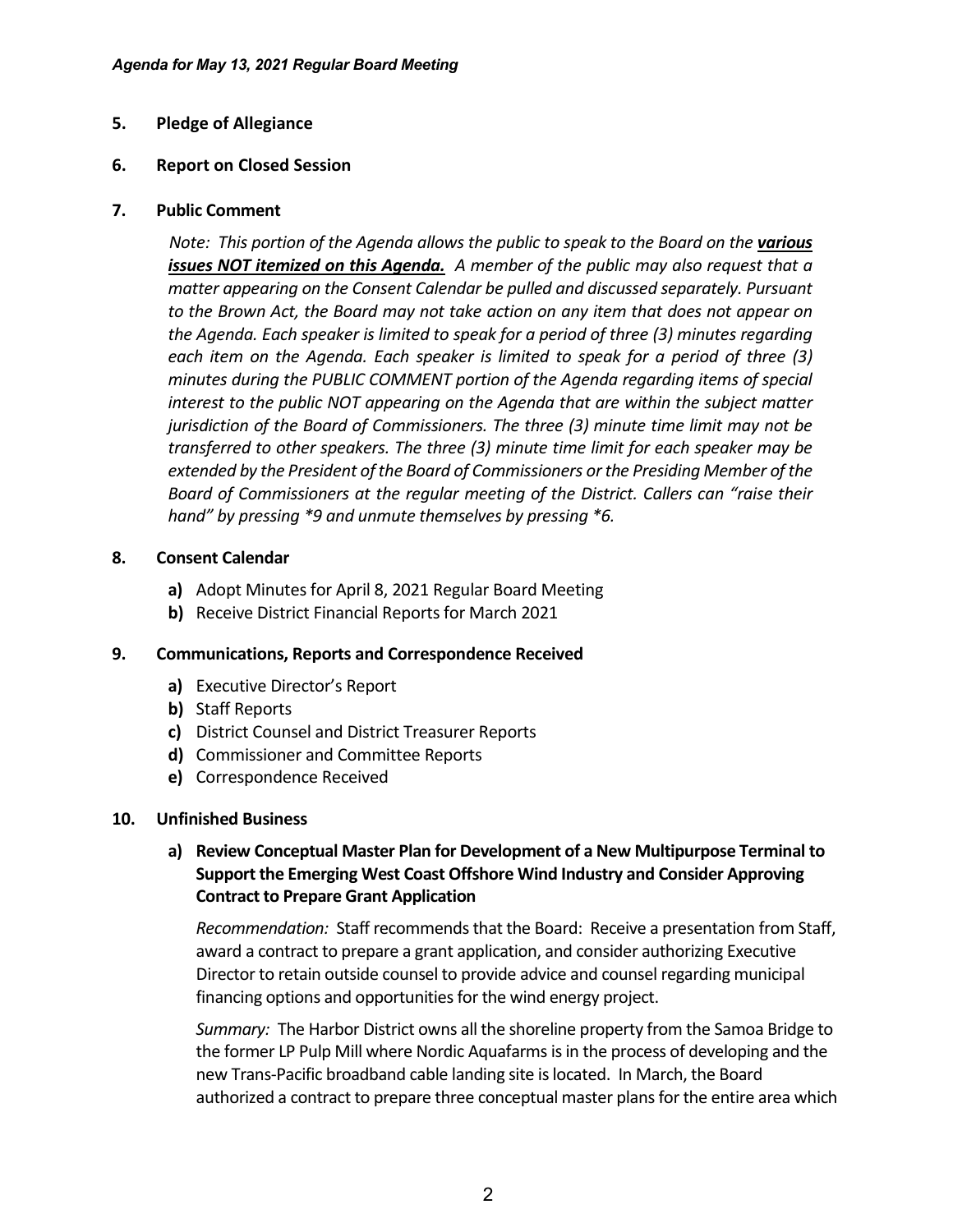includes a new multipurpose terminal and offshore wind assembly terminal. This week the Biden Administration announced their plans to "Jumpstart Offshore Wind Energy Projects to Create Jobs." As part of this effort \$230 million in funding was made available through the Port Infrastructure Development Program (PIDP) under the Department of Transportation Maritime Administration.

# **b) Humboldt Bay Sediment Management Program Environmental Impact Report Certification**

*Recommendation:* Staff recommends that the Board: Approve Resolution 2021-06 adopting California Environmental Quality Act Findings of Fact, adopting a Mitigation Monitoring and Reporting Plan, and certifying the Final Program Environmental Impact Report for the Humboldt Bay Sediment Management Program (SCH #2018012052).

*Summary:* The Harbor District developed a California Environmental Quality Act Program Environmental Impact Report that assesses the environmental impact of (1) dredging locally maintained sites in Humboldt Bay, and (2) transporting, processing and placing dredged material at beneficial use sites. The Harbor District Board of Commissioners is to consider certifying the Program Environmental Impact Report.

# **c) Consider Approving Resolution 2021-07 Adopting an Initial Study/ Mitigated Negative Declaration and Establishing Relevant Findings and Approve Permit 2021-02 for the Samoa Boat Launch Improvement Project**

*Recommendation:* Staff recommends that the Board:

1) Approve Resolution No. 2021-07 Adopting an Initial Study/ Mitigated Negative Declaration and Establishing Findings Relative to the Permit Application for the Samoa Boat Launch Improvement Project.

2) Approve Permit 2021-02 for the Samoa Boat Launch Improvement Project.

*Summary:* The City of Eureka applied for a Harbor District permit for the Samoa Boat Launch Improvement Project. The Harbor District Board is to consider issuing a permit.

# **11. New Business**

# **a) Review of Preliminary Budget and Goals for Woodley Island Marina, Fields Landing Boat Yard and Dredging**

*Recommendation:* Staff recommends the Board: Review and provide direction regarding the Preliminary budget and goals for Woodley Island Marina, Fields Landing Boat Yard and Dredging.

*Summary:* The budget is prepared annually under direction of the Executive Director. In accordance with CA Harbors and Navigation Code Section 6093, on or before June 15, the District Board shall estimate and determine the amount of money required by the Harbor District and shall adopt a preliminary budget. Per Section 6093.3, the final budget shall be reported to the Board of Supervisors no later than August  $1<sup>st</sup>$ .